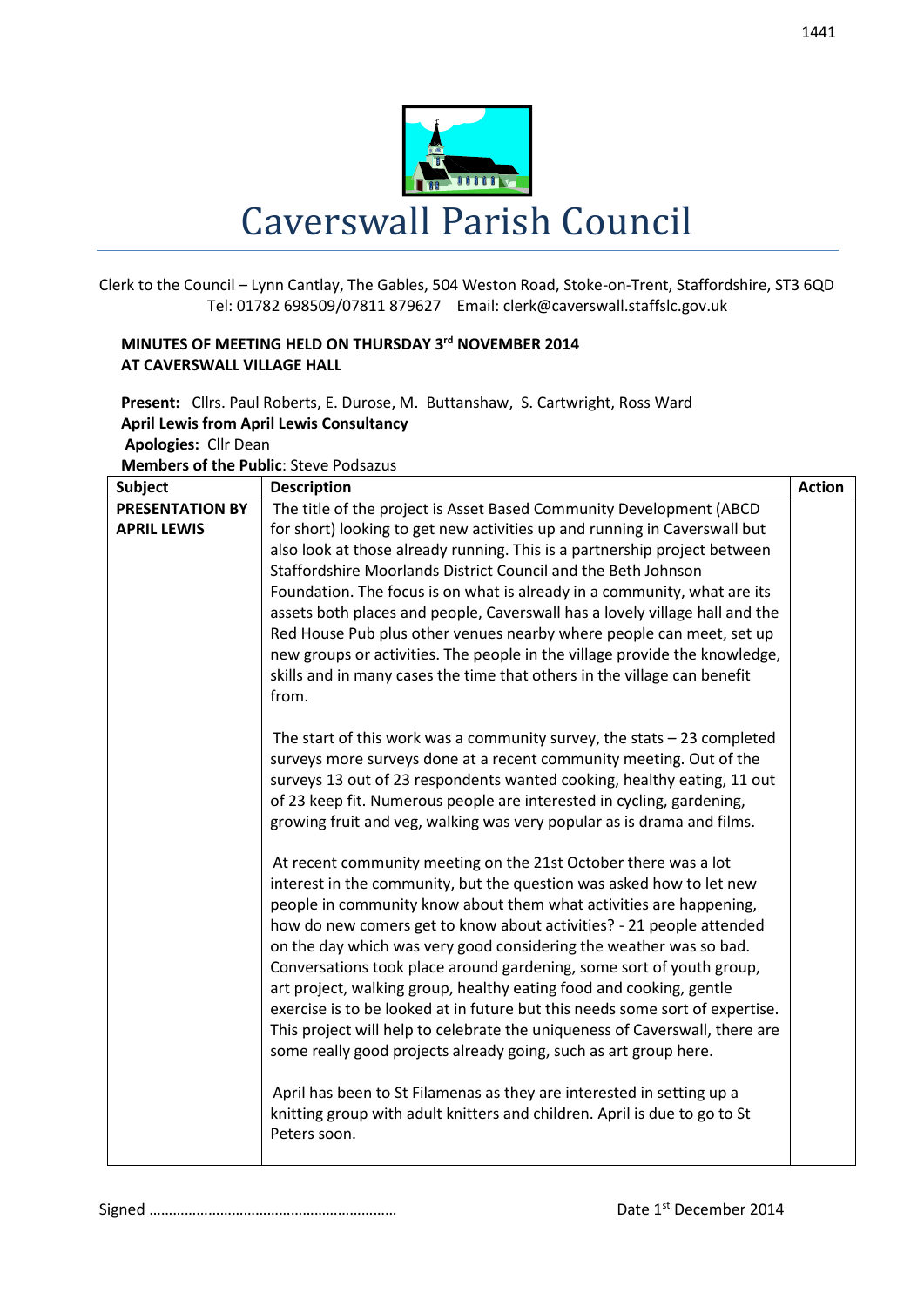|                                                                   | Question for PC what are our thoughts about getting info out there for<br>new people in the village to see. Cllr Roberts advised that we have Face<br>book page, notice board where information can be posted/displayed.                                                                                                                                                                                                                                                                                                                                                                                                                                                                                                                                            |       |
|-------------------------------------------------------------------|---------------------------------------------------------------------------------------------------------------------------------------------------------------------------------------------------------------------------------------------------------------------------------------------------------------------------------------------------------------------------------------------------------------------------------------------------------------------------------------------------------------------------------------------------------------------------------------------------------------------------------------------------------------------------------------------------------------------------------------------------------------------|-------|
|                                                                   | There is also the church magazine church magazines and village shop<br>which may also support.                                                                                                                                                                                                                                                                                                                                                                                                                                                                                                                                                                                                                                                                      |       |
|                                                                   | Cllr Roberts asked if there was any financial help available $-$ yes but very<br>small. Cllr Roberts - maybe need some initial help/buffer to get an<br>activity up and running. April will look into this and let the PC know how<br>people can apply for a start up grant, however April suggested getting<br>people together first before starting up so community members have a<br>core group of interested participants to start up with and have money<br>coming in to support the class.                                                                                                                                                                                                                                                                    |       |
|                                                                   | A write up about meeting will go out to those who attended and also<br>those who wanted to be part of the project but couldn't due to a variety<br>of reasons, inclusion is important to this work.                                                                                                                                                                                                                                                                                                                                                                                                                                                                                                                                                                 |       |
| <b>APOLOGIES</b>                                                  | Cllr Dean                                                                                                                                                                                                                                                                                                                                                                                                                                                                                                                                                                                                                                                                                                                                                           |       |
| <b>PUBLIC</b><br><b>QUESTIONS</b>                                 | Steve Podsazus who lives in Vicarage Crescent concerned about car<br>parking on verge at the junction of School Lane as you cant see down the<br>road towards school he nearly knocked a cyclist off bike the other day<br>Clerk to contact C. Cllr Day re concerns see if anything he helpl<br>Also to mention to Police.                                                                                                                                                                                                                                                                                                                                                                                                                                          |       |
| <b>MINUTES</b>                                                    | It was resolved that the minutes of the previous meeting were to be<br>signed as a true and correct record.                                                                                                                                                                                                                                                                                                                                                                                                                                                                                                                                                                                                                                                         |       |
| <b>DECLARATION OF</b><br><b>INTEREST</b>                          | None                                                                                                                                                                                                                                                                                                                                                                                                                                                                                                                                                                                                                                                                                                                                                                |       |
| <b>REPORTS</b><br><b>COUNTY/DISTRICT</b><br><b>COUNCILLORS</b>    | 121/14 County Councillor - not present<br>122/14 District Councillor - nothing to report                                                                                                                                                                                                                                                                                                                                                                                                                                                                                                                                                                                                                                                                            |       |
| HANDYMAN/<br><b>LENGTHSMAN</b><br><b>REPORT</b>                   | 123/14<br>No report                                                                                                                                                                                                                                                                                                                                                                                                                                                                                                                                                                                                                                                                                                                                                 |       |
| <b>MATTERS ARISING</b><br><b>FROM PREVIOUS</b><br><b>MEETINGS</b> | <b>HIGHWAYS ISSUES -</b><br>The Dams - Post - Clerk had spoken to Rob Steele as he had noticed that<br>these had gone grey (should be brown and asked what the Council want<br>to do about this. 2 options - supplier will replace with new brown ones<br>at their expense or possibility of getting refund of some of the some.<br>Councillors decided to go for the refund option if available. Clerk to<br>speak to Rob about this.<br>124/14 Car Park Use<br>(110/14, 93/14, 80/14, 68/14, 54/14, 39/14, 19/14, 05/14,<br>163/13,150/13, 135/13, 120/13, 103/13, 085/13, 065/13, 050/13,<br>037/13, 023/13)<br>See Confidential Matters - Cllrs Eyes Only.<br>125/14 St Peters School - Extra Land<br>(111/14, 94/14, 81/14, 69/14, 55/14, 41/14, 21/14, 07/14, | Clerk |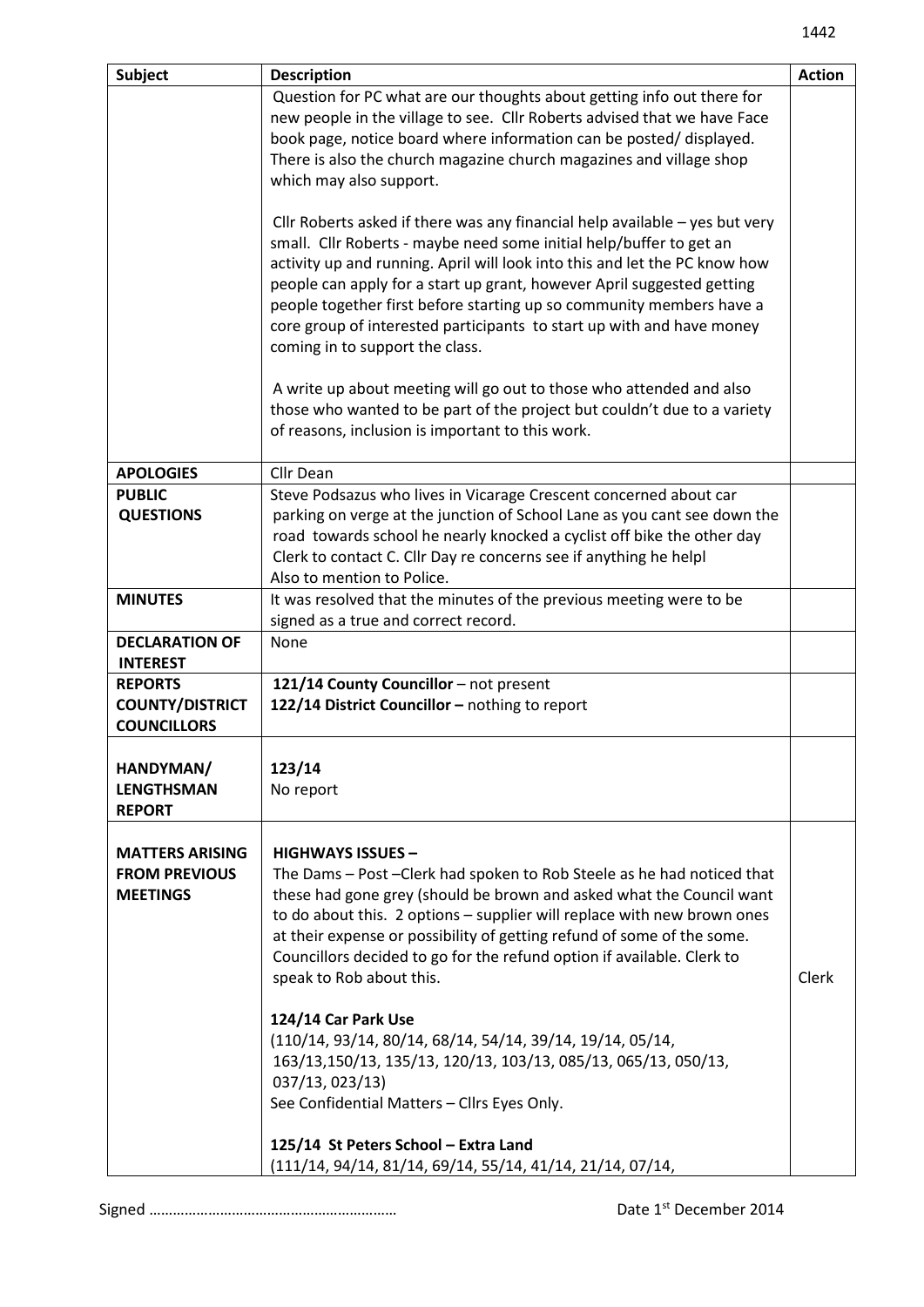| Subject                                                                        | <b>Description</b>                                                                                                                                                                                                                                                                                                                                                                                                                                                                                                                             | <b>Action</b> |
|--------------------------------------------------------------------------------|------------------------------------------------------------------------------------------------------------------------------------------------------------------------------------------------------------------------------------------------------------------------------------------------------------------------------------------------------------------------------------------------------------------------------------------------------------------------------------------------------------------------------------------------|---------------|
|                                                                                | 164/13,152/13, 137/13, 125/13, 107/13, 096/13)<br>Clerk has confirmed to Head that they can rent the extra land and<br>advised that a lease will have to be drawn up which the school would<br>have to pay for, not heard back from Head to confirm this is OK to date.<br>Cllr Ward, as School Governor, said that he expected this would be OK<br>and that the School were just waiting for the fencing to go up, which<br>should be in the next few days or so.                                                                             |               |
|                                                                                | 126/14 Playing Fields<br>(112/14, 95/14, 82/14, 70/14, 56/14, 42/14, 22/14, 08/14, 165/13,<br>153/13, 138/13, 126/13, 084/13, 064/13, 049/13, 036/13, 025/13,<br>010/13, 093/12)<br>See Confidential Matters - Cllrs Eyes Only.                                                                                                                                                                                                                                                                                                                |               |
|                                                                                | 127/14 Footpaths:<br>Vicarage Farm footpath/bridleway is with SMDC to investigate.                                                                                                                                                                                                                                                                                                                                                                                                                                                             |               |
|                                                                                | 128/14 Defibrillator:<br>$(114/14, 97/14, 84/14, 73/14, 59/14, 46/14, 27/14)$<br>Cllr Ward has arranged for the company to come to next meeting to<br>demonstrate and discuss the options. Cost £1540.00 for unit plus<br>£250-330.00 for installation and electricity connection but he has<br>negotiated this for £60.00.                                                                                                                                                                                                                    |               |
| <b>MATTERS ARISING</b><br><b>FROM PREVIOUS</b><br><b>MEETINGS</b><br>continued | 129/14 Football Clubs:<br>Cllr Roberts to speak to both teams -Seniors and Juniors<br><b>Unresolved Items:</b><br>None                                                                                                                                                                                                                                                                                                                                                                                                                         |               |
| <b>CORRESPONDENCE</b>                                                          | 131/14<br><b>TSB</b><br><b>Bank Statements</b><br><b>Comm Councils</b><br>Best Kept Village Competition Information<br>Re Evening of Music and Laughter - Sat 15 Nov Invite<br>SMDC<br>Parish Assembly - Review 2104<br><b>Information on SPCA</b><br><b>SPCA</b><br><b>SCC</b><br>Staffs Archives & Heritage Service - leaflet                                                                                                                                                                                                                |               |
| <b>FINANCE</b>                                                                 | 132/14<br>Payments:<br>The following accounts were approved for payment:-<br>Mrs L Cantlay - Clerk Salary and Expenses - Nov<br>£208.74*<br>Town and Country Services (Oct)<br>£468.00*<br>Ross Nichols - Handyman Work - Sept/Oct<br>£97.28<br>Eon - Lighting Maintenance and Energy (Church)<br>£164.76<br>British Legion - Poppy Wreath (donation)<br>£25.00<br>TOTAL PAYMENTS THIS MONTH - £963.78<br>∗<br>- indicates payments to be made via Internet Banking Faster<br>Payment, approved at meeting.<br>Transfer-£1000.00.<br>Receipts: |               |

Signed ……………………………………………………… Date 1